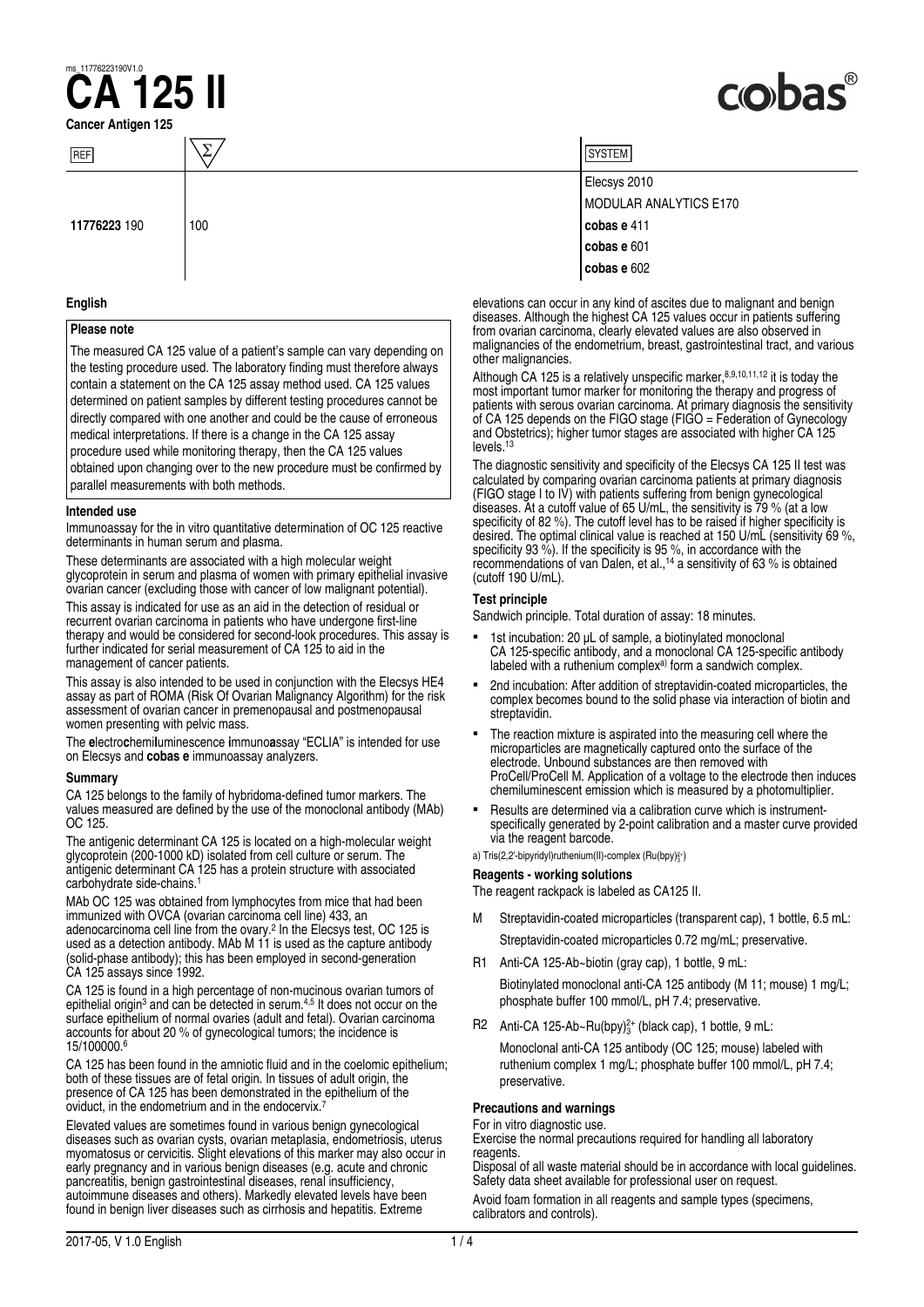# **CA<sup>1776223190V1.0**</sup>

**Cancer Antigen 125**

#### **Reagent handling**

The reagents in the kit have been assembled into a ready-for-use unit that cannot be separated.

All information required for correct operation is read in from the respective reagent barcodes.

#### **Storage and stability**

Store at 2-8 °C.

Do not freeze.

Store the Elecsys reagent kit **upright** in order to ensure complete availability of the microparticles during automatic mixing prior to use.

| Stability:              |                                  |
|-------------------------|----------------------------------|
| unopened at 2-8 °C      | up to the stated expiration date |
| after opening at 2-8 °C | 12 weeks                         |
| on the analyzers        | 6 weeks                          |

#### **Specimen collection and preparation**

Only the specimens listed below were tested and found acceptable. Serum collected using standard sampling tubes or tubes containing separating gel.

Li-heparin,  $K_2$ -EDTA and  $K_3$ -EDTA plasma as well as plasma tubes containing separating gel.

Criterion: Recovery within 90‑110 % of serum value or slope  $0.9 - 1.1 +$  intercept within  $\lt \pm 2x$  Limit of Blank (LoB) + coefficient of correlation  $\geq 0.95$ .

Stable for 5 days at 2-8 °C, 3 months at -20 °C.<sup>15</sup>

The sample types listed were tested with a selection of sample collection tubes that were commercially available at the time of testing, i.e. not all available tubes of all manufacturers were tested. Sample collection systems from various manufacturers may contain differing materials which could affect the test results in some cases. When processing samples in primary tubes (sample collection systems), follow the instructions of the tube manufacturer.

Centrifuge samples containing precipitates before performing the assay.

Do not use heat‑inactivated samples.

Do not use samples and controls stabilized with azide.

Ensure the samples, calibrators and controls are at 20‑25 °C prior to measurement.

Due to possible evaporation effects, samples, calibrators and controls on the analyzers should be analyzed/measured within 2 hours.

#### **Materials provided**

See "Reagents – working solutions" section for reagents.

### **Materials required (but not provided)**

- REF 07030207190, CA 125 II CalSet II, for 4 x 1 mL
- REF 11776452122, PreciControl Tumor Marker, for 2 x 3 mL each of PreciControl Tumor Marker 1 and 2
- REF 11732277122, Diluent Universal, 2 x 16 mL sample diluent or REF 03183971122, Diluent Universal, 2 x 36 mL sample diluent
- General laboratory equipment

▪ Elecsys 2010, MODULAR ANALYTICS E170 or **cobas e** analyzer For epithelial ovarian cancer risk assessment with ROMA (Risk of Ovarian Malignancy Algorithm):

- REF 05950929190, HE4, 100 tests
- **REF** 05950945190, HE4 CalSet, for 4 x 1 mL
- REF 05950953190, PreciControl HE4, for 2 x 1 mL each of PreciControl HE4 1 and 2
- REF 03609987190, Diluent MultiAssay, 2 x 16 mL sample diluent
- Accessories for Elecsys 2010 and **cobas e** 411 analyzers:
- **REF** 11662988122, ProCell, 6 x 380 mL system buffer
- REF 11662970122, CleanCell, 6 x 380 mL measuring cell cleaning **solution**
- REF 11930346122, Elecsys SysWash, 1 x 500 mL washwater additive
- REF 11933159001, Adapter for SysClean
- REF 11706802001, Elecsys 2010 AssayCup, 60 x 60 reaction vessels
- $F$   $F$  11706799001, Elecsys 2010 AssayTip, 30 x 120 pipette tips Accessories for MODULAR ANALYTICS E170, **cobas e** 601 and **cobas e** 602 analyzers:
- $FEEF$  04880340190, ProCell M, 2 x 2 L system buffer
- REF 04880293190, CleanCell M, 2 x 2 L measuring cell cleaning solution
- REF 03023141001, PC/CC-Cups, 12 cups to prewarm ProCell M and CleanCell M before use
- **REF** 03005712190, ProbeWash M, 12 x 70 mL cleaning solution for run finalization and rinsing during reagent change
- REF 12102137001, AssayTip/AssayCup Combimagazine M, 48 magazines x 84 reaction vessels or pipette tips, waste bags
- **EXECTE:** 03023150001, WasteLiner, waste bags
- REF 03027651001, SysClean Adapter M

Accessories for all analyzers:

REF 11298500316, ISE Cleaning Solution/Elecsys SysClean, 5 x 100 mL system cleaning solution

#### **Assay**

For optimum performance of the assay follow the directions given in this document for the analyzer concerned. Refer to the appropriate operator's manual for analyzer-specific assay instructions.

Resuspension of the microparticles takes place automatically prior to use. Read in the test‑specific parameters via the reagent barcode. If in exceptional cases the barcode cannot be read, enter the 15‑digit sequence of numbers.

Bring the cooled reagents to approximately 20 °C and place on the reagent disk (20 °C) of the analyzer. Avoid foam formation. The system automatically regulates the temperature of the reagents and the opening/closing of the bottles.

#### **Calibration**

Traceability: This method has been standardized against the Enzymun‑Test CA 125 II method. This in turn has been standardized against the CA 125 II RIA from Fujirebio Diagnostics.

Every Elecsys reagent set has a barcoded label containing specific information for calibration of the particular reagent lot. The predefined master curve is adapted to the analyzer using the relevant CalSet.

*Calibration frequency:* Calibration must be performed once per reagent lot using fresh reagent (i.e. not more than 24 hours since the reagent kit was registered on the analyzer). Renewed calibration is recommended as follows:

- after 8 weeks when using the same reagent lot
- after 7 days (when using the same reagent kit on the analyzer)
- as required: e.g. quality control findings outside the defined limits

#### **Quality control**

For quality control, use PreciControl Tumor Marker.

In addition, other suitable control material can be used.

Controls for the various concentration ranges should be run individually at least once every 24 hours when the test is in use, once per reagent kit, and following each calibration.

The control intervals and limits should be adapted to each laboratory's individual requirements. Values obtained should fall within the defined limits. Each laboratory should establish corrective measures to be taken if values fall outside the defined limits.

Follow the applicable government regulations and local guidelines for quality control.

#### **Calculation**

The analyzer automatically calculates the analyte concentration of each sample (either in U/mL, U/L or kU/L).

## **CO**bas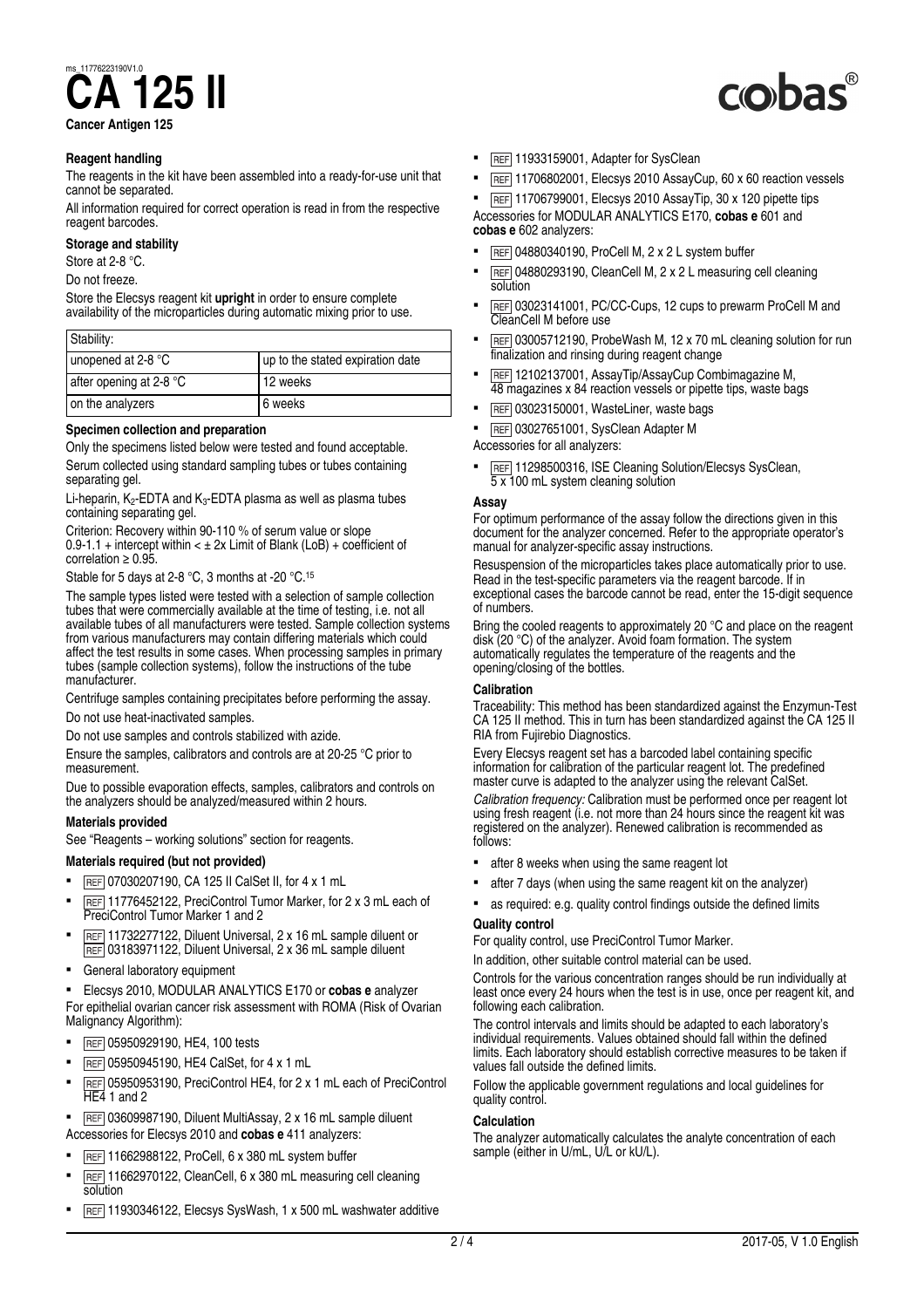**CA<sup>1776223190V1.0**</sup>

**Cancer Antigen 125**

#### **Limitations - interference**

The assay is unaffected by icterus (bilirubin < 1129 μmol/L or < 66 mg/dL), hemolysis (Hb < 2.0 mmol/L or < 3.2 g/dL), lipemia (Intralipid < 2000 mg/dL) and biotin  $\left(\frac{1}{2} + 143 \text{ nmol/L or } 35 \text{ ng/mL}\right)$ .

Criterion: Recovery within  $\pm$  10 % of initial value.

Samples should not be taken from patients receiving therapy with high biotin doses (i.e. > 5 mg/day) until at least 8 hours following the last biotin administration.

No interference was observed from rheumatoid factors up to a concentration of 1200 IU/mL.

There is no high-dose hook effect at CA 125 concentrations up to 50000 U/mL.

In vitro tests were performed on 27 commonly used pharmaceuticals. No interference with the assay was found.

In rare cases, interference due to extremely high titers of antibodies to analyte-specific antibodies, streptavidin or ruthenium can occur. These effects are minimized by suitable test design.

For diagnostic purposes, the results should always be assessed in conjunction with the patient's medical history, clinical examination and other findings.

#### **Limits and ranges**

#### **Measuring range**

0.6‑5000 U/mL (defined by the Limit of Blank and the maximum of the master curve). Values below the Limit of Blank are reported as  $< 0.6$  U/mL. Values above the measuring range are reported as > 5000 U/mL (or up to 25000 U/mL for 5‑fold diluted samples).

#### **Lower limits of measurement**

*Limit of Blank (LoB), Limit of Detection (LoD) and Limit of Quantitation (LoQ)*

Limit of Blank =  $0.6$  U/mL

Limit of Detection = 1.2 U/mL

Limit of Quantitation = 2.0 U/mL with a total allowable error of  $\leq$  20 %

The Limit of Blank, Limit of Detection and Limit of Quantitation were determined in accordance with the CLSI (Clinical and Laboratory Standards Institute) EP17‑A2 requirements.

The Limit of Blank is the 95<sup>th</sup> percentile value from  $n \ge 60$  measurements of analyte-free samples over several independent series. The Limit of Blank corresponds to the concentration below which analyte-free samples are found with a probability of 95 %.

The Limit of Detection is determined based on the Limit of Blank and the standard deviation of low concentration samples. The Limit of Detection corresponds to the lowest analyte concentration which can be detected (value above the Limit of Blank with a probability of 95 %).

The Limit of Quantitation is defined as the lowest amount of analyte in a sample that can be accurately quantitated with a total allowable relative error of  $\leq 20$  %.

A study was performed based on guidance from the CLSI, protocol EP17‑A2 using 5 diluted human serum samples each for LoB and LoD respectively. The samples were tested in 6 runs over 3 days on 2 analyzers resulting in  $n = 60$  values. For LoQ 3 human serum samples were diluted and measured in 6 runs over  $\geq 3$  days on 2 analyzers with a total allowable relative error of  $\leq 20$  %.

LoB, LoD and LoQ were calculated to be the following:

|              | Elecsys 2010 and<br>cobas e 411 analyzers | <b>MODULAR</b><br>ANALYTICS E170,<br>cobas e 601 and<br>cobas e 602 analyzers |
|--------------|-------------------------------------------|-------------------------------------------------------------------------------|
| $LoB$ (U/mL) | 0.600                                     | 0.449                                                                         |
| LoD (U/mL)   | 0.697                                     | 0.548                                                                         |
| $LoQ$ (U/mL) | 1.05                                      | 1.29                                                                          |

#### **Dilution**

Samples with CA 125 concentrations above the measuring range can be diluted with Diluent Universal. The recommended dilution is 1:5 (either automatically by the MODULAR ANALYTICS E170, Elecsys 2010 or

**cobas e** analyzers or manually). The concentration of the diluted sample must be > 1000 U/mL.

After manual dilution, multiply the result by the dilution factor. After dilution by the analyzers, the MODULAR ANALYTICS E170, Elecsys 2010 and **cobas e** software automatically takes the dilution into account when calculating the sample concentration.

*Note:* In rare cases, sample-dependent non-linearity upon dilution is seen with samples having analyte levels beyond the measuring range.

#### **Expected values**

Studies using the Elecsys CA 125 II assay in 593 samples from healthy females (pre- and postmenopausal) yielded a value of 35 U/mL (95th percentile). Values > 35 U/mL indicate an increased probability for residual or recurrent ovarian carcinoma in patients treated for primary epithelial invasive ovarian cancer.

Each laboratory should investigate the transferability of the expected values to its own patient population and if necessary determine its own reference ranges.

#### **Risk estimation in patients with pelvic mass**

For risk estimation with ROMA see package insert of the Elecsys HE4 assay.

#### **Specific performance data**

Representative performance data on the analyzers are given below. Results obtained in individual laboratories may differ.

#### **Precision**

Precision was determined using Elecsys reagents, samples and controls in a protocol (EP5‑A2) of the CLSI (Clinical and Laboratory Standards Institute): 2 runs per day in duplication each for 21 days ( $n = 84$ ). The following results were obtained:

| Elecsys 2010 and cobas e 411 analyzers         |              |                   |                     |                           |                     |
|------------------------------------------------|--------------|-------------------|---------------------|---------------------------|---------------------|
|                                                |              | Repeatability     |                     | Intermediate<br>precision |                     |
| Sample                                         | Mean<br>U/mL | <b>SD</b><br>U/mL | CV<br>$\frac{0}{0}$ | <b>SD</b><br>U/mL         | CV<br>$\frac{0}{0}$ |
| Human serum 1                                  | 14.7         | 0.423             | 2.9                 | 0.591                     | 4.0                 |
| Human serum 2                                  | 3.08         | 0.090             | 2.9                 | 0.148                     | 4.8                 |
| Human serum 3                                  | 2400         | 60.1              | 2.5                 | 82.0                      | 3.4                 |
| Human serum 4                                  | 4950         | 93.2              | 1.9                 | 193                       | 3.9                 |
| Human serum 5                                  | 35.2         | 0.686             | 1.9                 | 1.56                      | 4.4                 |
| PreciControl TMb)1                             | 31.1         | 0.327             | 1.0                 | 0.790                     | 2.5                 |
| PreciControl TM2<br>$\cdots$ $\cdots$ $\cdots$ | 97.9         | 0.864             | 0.9                 | 3.98                      | 2.1                 |

b) TM = Tumor Marker

| MODULAR ANALYTICS E170, cobas e 601 and cobas e 602 analyzers |              |                   |                     |                           |                     |
|---------------------------------------------------------------|--------------|-------------------|---------------------|---------------------------|---------------------|
|                                                               |              | Repeatability     |                     | Intermediate<br>precision |                     |
| Sample                                                        | Mean<br>U/mL | <b>SD</b><br>U/mL | CV<br>$\frac{0}{0}$ | <b>SD</b><br>U/mL         | CV<br>$\frac{0}{0}$ |
| Human serum 1                                                 | 15.1         | 0.121             | 0.8                 | 0.326                     | 2.2                 |
| Human serum 2                                                 | 3.21         | 0.099             | 3.1                 | 0.208                     | 6.5                 |
| Human serum 3                                                 | 2480         | 16.2              | 0.7                 | 44.1                      | 1.8                 |
| Human serum 4                                                 | 4790         | 98.4              | 2.1                 | 169                       | 3.5                 |
| Human serum 5                                                 | 35.5         | 0.301             | 0.8                 | 0.710                     | 2.0                 |
| <b>PreciControl TM1</b>                                       | 30.0         | 0.201             | 0.7                 | 1.02                      | 3.4                 |
| <b>PreciControl TM2</b>                                       | 95.8         | 0.762             | 0.8                 | 2.70                      | 2.8                 |

#### **Method comparison**

A comparison of the Elecsys CA 125 II assay (y) with Fujirebio Diagnostics CA 125 II RIA (x) using clinical samples gave the following correlations.

## **CO**bas